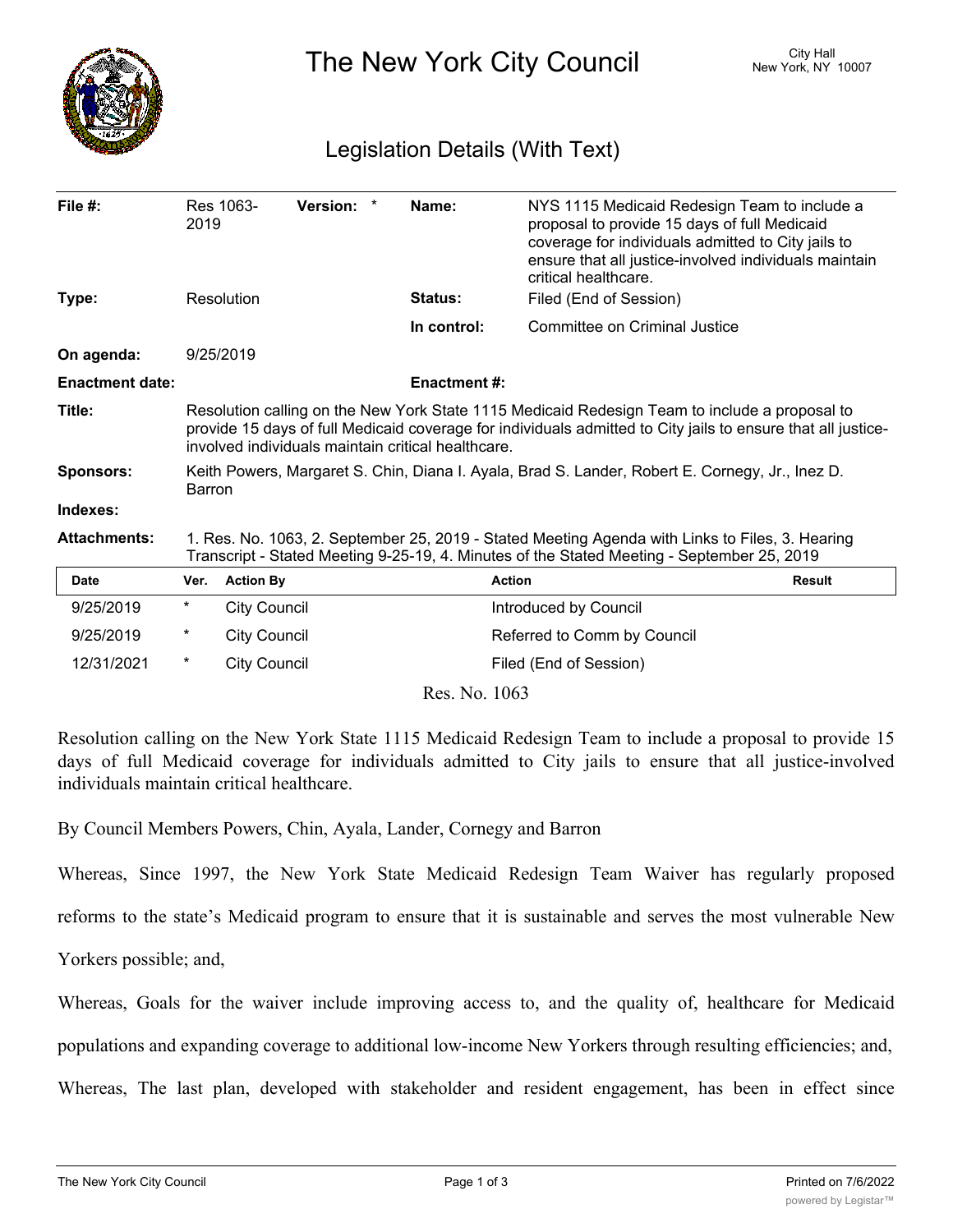## **File #:** Res 1063-2019, **Version:** \*

2016 and expires on March 31, 2021; and,

Whereas, New York State is required to submit an updated 1115 Medicaid Waiver application by September 30, 2020, and the State's 1115 Medicaid Redesign Team has begun convening stakeholder meetings related to drafting the proposed plan; and,

Whereas, In 2019, as part of his 2020 Justice Agenda, Governor Cuomo announced that the waiver application would focus on improving healthcare provided to justice-involved populations; and,

Whereas, A key element of the waiver currently under development proposes to "provide Medicaid services to certain higher-risk incarcerated individuals during the 30-day period prior to release;" and,

Whereas, While Medicaid healthcare coverage is available to low-income New Yorkers at 138% of the Federal Poverty Line, incarceration currently renders an individual ineligible for Medicaid, under the "inmate exclusion;" and,

Whereas, Often, a key element of rehabilitation post-incarceration is critically needed healthcare that is unaffordable or unattainable without Medicaid coverage; and,

Whereas, Despite significant reductions in New York State and City incarceration populations over time, the State and City still incarcerate over 77,000 individuals on any given day, with 22,000 people leaving State prisons, and close to 80,000 people leaving City jails every year; and,

Whereas, Sixteen percent of the population in New York City jails are diagnosed with a severe mental illness, and thousands more have substance use disorders, including opiate use disorders, and other chronic health conditions such as HIV; and,

Whereas, An exception to the "inmate exclusion" would ensure that incarcerated populations would not experience gaps in critical coverage and services; and,

Whereas, Due to the fact that 62% of incarcerated individuals spend less than thirty days in City jails before returning to their communities; and,

Whereas, Any gap in Medicaid coverage, however minimal, can be detrimental to the rehabilitation of